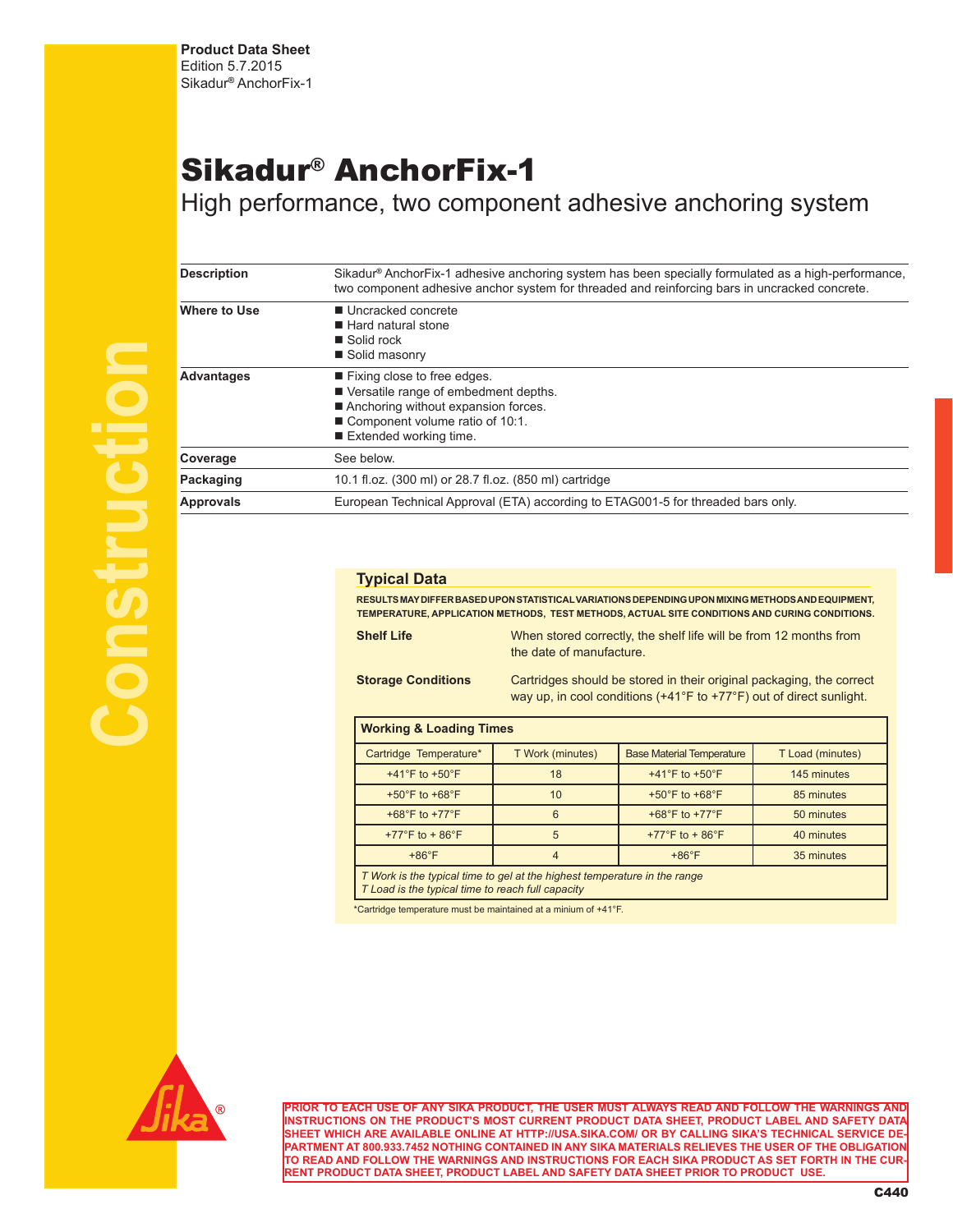| <b>Installation Specification</b>           |                           |       |           |                     |                                 |                     |                     |                                  |  |  |  |
|---------------------------------------------|---------------------------|-------|-----------|---------------------|---------------------------------|---------------------|---------------------|----------------------------------|--|--|--|
| Property                                    | Symbol                    | Unit  |           |                     |                                 |                     |                     |                                  |  |  |  |
| <b>Threaded Rod</b><br><b>Diameter</b>      | $\mathsf{d}_{\mathsf{a}}$ | in    | 5/16      | 3/8                 | 1/2                             | 5/8                 | 3/4                 | $\mathbf{1}$                     |  |  |  |
| Drill Bit<br><b>Diameter</b>                | $d_{o}$                   | in    | 3/8       | 1/2                 | 9/16                            | 11/16               | 13/16               | $1 - 1/16$                       |  |  |  |
| <b>Cleaning Brush Size</b>                  | $d_{h}$                   | in    | 0.551     |                     |                                 | 0.787               | 1.142               |                                  |  |  |  |
| Minimum<br><b>Embedment Depth</b>           | $h_{\text{ef,min}}$       | in    | $2 - 1/2$ | 3                   | $\overline{4}$                  | 5                   | 6                   | 8                                |  |  |  |
| <b>Maximum</b><br><b>Embedment Depth</b>    | $h_{\text{ef,max}}$       | in    | $3 - 3/4$ | $4 - 1/2$           | $6\phantom{1}$                  | $7 - 1/2$           | 9                   | 12                               |  |  |  |
| <b>Minimum Concrete</b><br><b>Thickness</b> | $h_{min}$                 | in    |           |                     | $h_{st}$ + 1-1/4 in $\geq$ 4 in |                     |                     | $h_{\text{ef}} + 2 d_{\text{o}}$ |  |  |  |
| <b>Critical Anchor</b><br>Spacing           | $S_{\alpha}$              | in    |           | 4.0 $h_{\text{ef}}$ |                                 |                     | 3.0 $h_{\text{ef}}$ |                                  |  |  |  |
| <b>Critical Edge</b><br><b>Distance</b>     | $C_{\rm ac}$              | in    |           | 2.0 $h_{\text{ef}}$ |                                 | 1.5 $h_{\text{ef}}$ |                     |                                  |  |  |  |
| Maximum<br><b>Tightening Torque</b>         | $T_{inst}$                | ft.Ib | 7.5       | 15                  | 25                              | 55                  | 80                  | 120                              |  |  |  |

\*The design professional on the job is ultimately responsible for the interpretation of the data provided above.

| <b>Allowable Steel Strength for Threaded Rods</b> |                         |                                    |                                                                   |                                    |                                      |                                                                            |                                         |                                         |                                  |  |  |
|---------------------------------------------------|-------------------------|------------------------------------|-------------------------------------------------------------------|------------------------------------|--------------------------------------|----------------------------------------------------------------------------|-----------------------------------------|-----------------------------------------|----------------------------------|--|--|
|                                                   |                         |                                    | <b>Carbon Steel</b><br><b>ASTM F 1554 Grade 36</b><br>(A307 Gr.C) | <b>ASTM A 193 B7</b>               | <b>Carbon Steel</b>                  |                                                                            | <b>Stainless Steel</b><br>ASTM F 593 CW | <b>Stainless Steel</b><br>ASTM F 593 SH |                                  |  |  |
| <b>Anchor Diameter</b><br>(in)                    |                         | Allowable<br>Tension,<br>$N_{all}$ | Allowable<br>Shear, $V_{\text{all}}$                              | Allowable<br>Tension,<br>$N_{all}$ | Allowable<br>Shear, V <sub>all</sub> | Allowable<br>Allowable<br>Tension,<br>Shear, $V_{\text{all}}$<br>$N_{all}$ |                                         | Allowable<br>Tension,<br>$N_{all}$      | Allowable<br>Shear,<br>$V_{all}$ |  |  |
| 3/8"                                              | I <sub>b</sub>          | 2,110                              | 1.080                                                             | 4,550                              | 2,345                                | 3,360                                                                      | 1.870                                   | 4,190                                   | 2,160                            |  |  |
|                                                   | kN                      | 9.4                                | 4.8                                                               | 20.2                               | 10.4                                 | 16.1                                                                       | 8.3                                     | 18.6                                    | 9.6                              |  |  |
| 1/2"                                              | I <sub>b</sub>          | 3.750                              | 1.930                                                             | 8.100                              | 4,170                                | 6.470                                                                      | 3,330                                   | 7,450                                   | 3.840                            |  |  |
|                                                   | kN                      | 16.7                               | 8.6                                                               | 36.0                               | 18.5                                 | 28.8                                                                       | 14.8                                    | 33.1                                    | 17.1                             |  |  |
| 5/8"                                              | I <sub>b</sub><br>5.870 |                                    | 3,030                                                             | 12,655                             | 6,520                                | 10,130                                                                     | 5,220                                   | 11,640                                  | 6,000                            |  |  |
|                                                   | kN                      | 26.1                               | 13.5                                                              | 56.3                               | 29.0                                 | 45.1                                                                       | 23.2                                    | 51.8                                    | 26.7                             |  |  |
| 3/4"                                              | I <sub>b</sub>          | 8.460                              | 4.360                                                             | 18.220                             | 9.390                                | 12.400                                                                     | 6.390                                   | 15.300                                  | 7.880                            |  |  |
|                                                   | kN                      | 37.6                               | 19.4                                                              | 81.0                               | 41.8                                 | 55.2                                                                       | 28.4                                    | 68.1                                    | 35.1                             |  |  |
| 7/8"                                              | I <sub>b</sub>          | 11.500                             | 5.930                                                             | 24.800                             | 12,780                               | 16,860                                                                     | 8.680                                   | 20,830                                  | 10,730                           |  |  |
|                                                   | kN                      | 51.2                               | 26.4                                                              | 110.3                              | 56.8                                 | 75.0                                                                       | 38.6                                    | 92.7                                    | 47.7                             |  |  |
| 1"                                                | I <sub>b</sub>          | 15.020                             | 7.740                                                             | 32.400                             | 16.690                               | 22.020                                                                     | 11.340                                  | 27.210                                  | 14.020                           |  |  |
|                                                   | kN                      | 66.8                               | 34.4                                                              | 144.1                              | 74.2                                 | 97.9                                                                       | 50.4                                    | 121.0                                   | 62.4                             |  |  |
| $1 - 1/4"$                                        | I <sub>b</sub>          | 23,480                             | 12,100                                                            | 50,640                             | 26,070                               | 34,420                                                                     | 17,730                                  | 38,470                                  | 19,820                           |  |  |
|                                                   | kN                      | 104.4                              | 53.8                                                              | 225.1                              | 116.0                                | 153.1                                                                      | 78.9                                    | 171.1                                   | 88.2                             |  |  |

Allowable Tension, N<sub>ai</sub> = 0.33 x f<sub>u</sub> x nominal cross sectional area<br>Allowable Shear, V<sub>ai</sub> = 0.17 x f<sub>u</sub> x nominal cross section area<br>\*The design professional on the job is ultimately responsible for the interpretation o

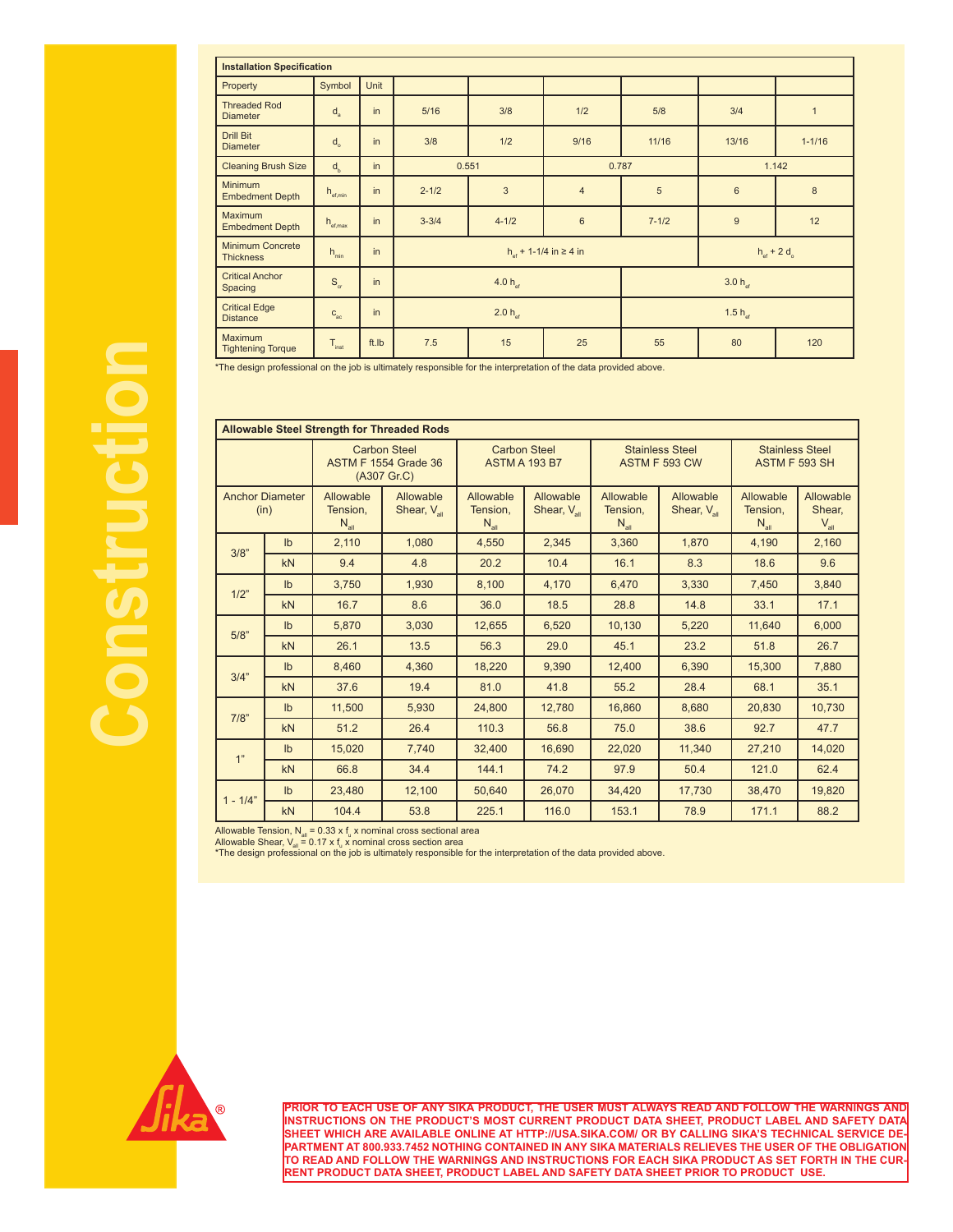| <b>Allowable Steel Strength for Rebar</b> |                                  |                                 | <b>Allowable Steel Strength for Rebar</b> |                                    |                                                                                                                                              |                                                            |                               |  |  |
|-------------------------------------------|----------------------------------|---------------------------------|-------------------------------------------|------------------------------------|----------------------------------------------------------------------------------------------------------------------------------------------|------------------------------------------------------------|-------------------------------|--|--|
|                                           | Carbon Steel ASTM A 615 Grade 60 |                                 |                                           | Carbon Steel CAN/CSA-G30.18 Gr.400 |                                                                                                                                              |                                                            |                               |  |  |
| <b>Rebar Size</b>                         |                                  | Allowable Tension,<br>$N_{all}$ | Allowable Shear,<br>$V_{all}$             | <b>Rebar Size</b>                  |                                                                                                                                              | Allowable Tension,<br>$N_{all}$                            | Allowable Shear,<br>$V_{all}$ |  |  |
| #3                                        | I <sub>b</sub>                   | 3,280                           | 1,690                                     | <b>10M</b>                         | I <sub>b</sub>                                                                                                                               | 4,016                                                      | 2,069                         |  |  |
|                                           | kN                               | 14.6                            | 7.5                                       |                                    | kN                                                                                                                                           | 17.9                                                       | 9.2                           |  |  |
|                                           | I <sub>b</sub>                   | 5,831                           | 3,004                                     |                                    | I <sub>b</sub>                                                                                                                               | 8,052                                                      | 4,148                         |  |  |
| #4                                        | kN                               | 25.9                            | 13.4                                      | <b>15M</b>                         | kN                                                                                                                                           | 35.8                                                       | 18.5                          |  |  |
|                                           | I <sub>b</sub>                   | 9,111                           | 4,693                                     | <b>20M</b>                         | I <sub>b</sub>                                                                                                                               | 11,960                                                     | 6,161                         |  |  |
| #5                                        | kN                               | 40.5                            | 20.9                                      |                                    | kN                                                                                                                                           | 53.2                                                       | 27.4                          |  |  |
| #6                                        | $\mathsf{lb}$                    | 13,121                          | 6,759                                     | <b>25M</b>                         | $\mathsf{lb}$                                                                                                                                | 19,975                                                     | 10,290                        |  |  |
|                                           | kN                               | 58.4                            | 30.1                                      |                                    | kN                                                                                                                                           | 88.9                                                       | 45.8                          |  |  |
| #7                                        | I <sub>b</sub>                   | 17,859                          | 9,200                                     |                                    | $\mathsf{lb}$                                                                                                                                | 28,121                                                     | 14,486                        |  |  |
|                                           | kN                               | 79.4                            | 40.9                                      | 30M                                | kN                                                                                                                                           | 125.1                                                      | 64.4                          |  |  |
|                                           | $\mathsf{lb}$                    | 23,326                          | 12,016                                    |                                    | $\mathsf{lb}$                                                                                                                                | 40,089                                                     | 20,652                        |  |  |
| #8                                        | <b>kN</b>                        | 103.8                           | 53.4                                      | 35M                                | kN                                                                                                                                           | 178.3                                                      | 91.9                          |  |  |
|                                           | lb                               | 37,623                          | 19,381                                    |                                    |                                                                                                                                              | Tension = $0.33 \times f$ , x nominal cross sectional area |                               |  |  |
| #10                                       | kN                               | 167.4                           | 86.2                                      |                                    | Shear = $0.17 \times f$ x nominal cross section area<br>*The design professional on the job is ultimately responsible for the interpretation |                                                            |                               |  |  |

\*The design professional on the job is ultimately responsible for

the interpretation of the data provided above.

of the data provided above.

1. Above values for reinforcing steel assume the design method is the same as a post-installed adhesive anchor,under the principles of anchor design (failure<br>modes will be concrete breakout, pryout, steel failure, or adhes splitting failure, inadequatebar development etc.). CONSULT AN ENGINEERING DESIGN PROFESSIONAL PRIOR TO USE.

| <b>Anchor</b> | <b>Embedment</b> | <b>Allowable Concrete Capacity / Bond Strength</b> |                     |                    |                   |                            |                    |  |  |  |
|---------------|------------------|----------------------------------------------------|---------------------|--------------------|-------------------|----------------------------|--------------------|--|--|--|
| diameter      | <b>Depth</b>     |                                                    | <b>Tension (lb)</b> |                    | Shear (lb)        |                            |                    |  |  |  |
|               |                  | $f_c$ = 2,500 psi                                  | $f_c' = 4,000$ psi  | $f_c' = 8,000$ psi | $f_c$ = 2,500 psi | $f_c' = 4,000 \text{ psi}$ | $f_c' = 8,000$ psi |  |  |  |
|               | $2 - 1/2"$       | 1,517                                              | 1,590               | 1,704              | 2,022             | 2,120                      | 2,272              |  |  |  |
| 5/16"         | $3 - 1/8"$       | 1,896                                              | 1,987               | 2,130              | 2,528             | 2,650                      | 2,840              |  |  |  |
|               | $3 - 3/4"$       | 2,275                                              | 2,385               | 2,556              | 3,033             | 3,179                      | 3,408              |  |  |  |
|               | 3"               | 1,785                                              | 1,871               | 2,005              | 2,380             | 2,494                      | 2,673              |  |  |  |
| 3/8"          | $3 - 3/4"$       | 2,231                                              | 2,338               | 2,506              | 2,975             | 3,118                      | 3,342              |  |  |  |
|               | $4 - 1/2"$       | 2,677                                              | 2,806               | 3,007              | 3,570             | 3,741                      | 4,010              |  |  |  |
|               | 4"               | 3,276                                              | 3,434               | 3,680              | 4,368             | 4,578                      | 4,907              |  |  |  |
| 1/2"          | 5"               | 4,095                                              | 4,292               | 4,600              | 5,460             | 5,723                      | 6,134              |  |  |  |
|               | 6"               | 4,914                                              | 5,151               | 5,520              | 6,552             | 6,867                      | 7,360              |  |  |  |
|               | 5"               | 5,427                                              | 5,688               | 6,096              | 7,236             | 7,584                      | 8,128              |  |  |  |
| 5/8"          | $6 - 1/4$ "      | 6,784                                              | 7,110               | 7,620              | 9,045             | 9,480                      | 10,160             |  |  |  |
|               | $7 - 1/2"$       | 8,140                                              | 8,532               | 9,144              | 10,854            | 11,376                     | 12,193             |  |  |  |
|               | 6"               | 6,801                                              | 7,128               | 7,640              | 9,068             | 9,505                      | 10,187             |  |  |  |
| 3/4"          | $7 - 1/2"$       | 8,501                                              | 8,911               | 9,550              | 11,335            | 11,881                     | 12,733             |  |  |  |
|               | 9"               | 10,202                                             | 10,693              | 11,460             | 13,602            | 14,257                     | 15,280             |  |  |  |
|               | 8"               | 11,270                                             | 11,812              | 12,660             | 15,027            | 15,750                     | 16,880             |  |  |  |
| 1"            | 10"              | 14,088                                             | 14,766              | 15,825             | 18,783            | 19,687                     | 21,100             |  |  |  |
|               | 12"              | 16,905                                             | 17,719              | 18,990             | 22,540            | 23,625                     | 25,320             |  |  |  |

1. The above values represent mean ultimate values and allowable w orking loads. The allowable working loads have been reduced us ing a safety factor of 4.0 for tension and 3.0 for shear , however, in some cases, such as life safety, safety factors of 10.0 or higher may be necessary.

2.Allowable loads must be checked against steel capacity. The lowest value controls.

3. Tabulated data is applicable to single anchors in normal weight concrete unaffected by edge or spacing reduction factors. V alues are valid for anchors installed into dry

concrete in holes drilled with a hammer drill and ANSI carbide drill bit.<br>4. Service temperatures should remain approximately constant. The maximum long term temperature being 122°F and the maximum short term temperature b term temperatures are those that occur over brief inte rvals, for example, diurnal cycling.

5. Linear interpolation is allowed.

\*The design professional on the job is ultimately responsible for the interpretation of the data provided above.

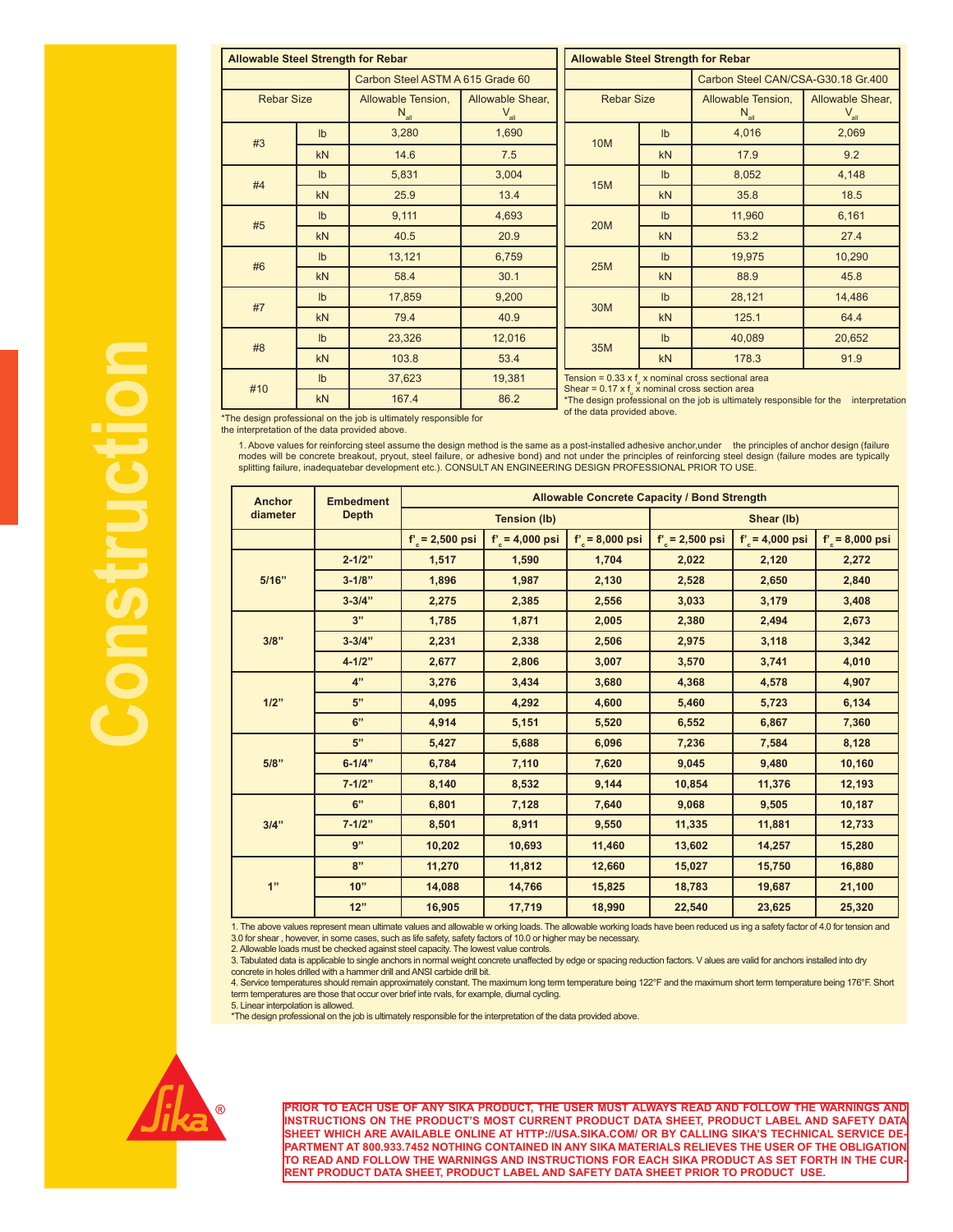### **Coverage**

| Anchor size:                       |                     | (in.) |    | 5/16            | 3/8  | 1/2             | 5/8      | 3/4             |     | 1/4           |
|------------------------------------|---------------------|-------|----|-----------------|------|-----------------|----------|-----------------|-----|---------------|
| Drill Hole Diameter:               |                     | (in.) |    | 3/8             | 1/2  | 7/16            | 3/4      | 7/8             | 1/8 | 3/8           |
| Embedment Depth:                   |                     | (in.) |    | $2 \frac{3}{8}$ | 23/8 | $2 \frac{3}{4}$ | 1/8<br>3 | $3 \frac{3}{4}$ | 4   | 5             |
| Estimated<br>Number of<br>Fixing * | Cartridge<br>Volume | 300   | ml | 83              | 47   | 53              | 15       | 9               | 5   | $\mathcal{P}$ |

\*Number of fixings assumes 30ml wastage in initial extrusion and holes filled to 3/4 full

| Anchor size:                       |                     | (in.)  | 5/16     | 3/8             | 1/2  | 5/8      | 3/4 |     | 1/4              |
|------------------------------------|---------------------|--------|----------|-----------------|------|----------|-----|-----|------------------|
| Drill Hole Diameter:               |                     | (in.)  | 3/8      | 1/2             | 9/16 | 3/4      | 7/8 | 1/8 | 13/8             |
| <b>Embedment Depth:</b>            |                     | (in.)  | 1/8<br>3 | $3 \frac{3}{4}$ | 5    | 1/4<br>6 | 1/2 | 10  | $12 \frac{1}{2}$ |
| Estimated<br>Number of<br>Fixing * | Cartridge<br>Volume | 300 ml | 63       | 29              | 17   |          | 4   | 2   |                  |

\*Number of fixings assumes 30ml wastage in initial extrusion and holes filled to 3/4 full

|  | Anchor size:                       |                     | (in.)                                                                                                                                                          | 5/16 | 3/8  | 1/2  | 5/8  | 3/4 | 1    | 11/4            |  |
|--|------------------------------------|---------------------|----------------------------------------------------------------------------------------------------------------------------------------------------------------|------|------|------|------|-----|------|-----------------|--|
|  | Drill Hole Diameter:               |                     | (in.)                                                                                                                                                          | 3/8  | 1/2  | 9/16 | 3/4  | 7/8 | 11/8 | $1 \frac{3}{8}$ |  |
|  | <b>Embedment Depth:</b>            |                     | (in.)                                                                                                                                                          | 33/4 | 41/2 | 6    | 71/2 | 9   | 12   | 15              |  |
|  | Estimated<br>Number of<br>Fixing * | Cartridge<br>Volume | 300 ml                                                                                                                                                         | 53   | 24   | 14   | 6    | 4   | 1    | 0               |  |
|  |                                    |                     | *Number of fixings assumes 30ml wastage in initial extrusion and holes filled to 3/4 full                                                                      |      |      |      |      |     |      |                 |  |
|  | <b>Application</b>                 |                     | <b>Solid Substrate Installation Method</b>                                                                                                                     |      |      |      |      |     |      |                 |  |
|  |                                    |                     | 1. Drill the hole to the correct diameter and<br>depth. This can be done with either a rotary<br>percussion or rotary machine depending upon<br>the substrate. |      |      |      |      |     |      |                 |  |
|  |                                    |                     | 2. Thoroughly clean the hole in the following<br>sequence using the 2K DF Brush with the                                                                       |      |      |      |      |     |      |                 |  |
|  |                                    |                     | required extensions and a source of clean<br>compressed air. For holes of 15 3/4" (400mm)<br>or less deep, a 2K Blow Pump may be used:                         |      |      |      |      |     |      |                 |  |
|  |                                    |                     | Blow Clean x2.<br>Brush Clean x2.                                                                                                                              |      |      |      | x2   |     |      |                 |  |
|  |                                    |                     | Blow Clean x2<br>Brush Clean x2.                                                                                                                               |      |      |      |      |     |      |                 |  |

Blow Clean x2. Brush Clean x2. Blow Clean x2. Brush Clean x2. Blow Clean x2.

3. Select the appropriate static mixer nozzle for the installation, open the cartridge/foil and screw onto the mouth of the cartridge. Insert the cartridge into a good quality applicator.

4. Extrude the first part of the cartridge to waste until an even color has been achieved without streaking in the resin.

5. If necessary, cut the extension tube to the depth of the hole and push onto the end of the mixer nozzle, and (for rebars 5/8" (16mm) dia. or more) fit the correct resin stopper to the other end. Attach extension tubing and resin stopper.



If the hole collects water after the initial cleaning, this water must be removed before injecting the resin.



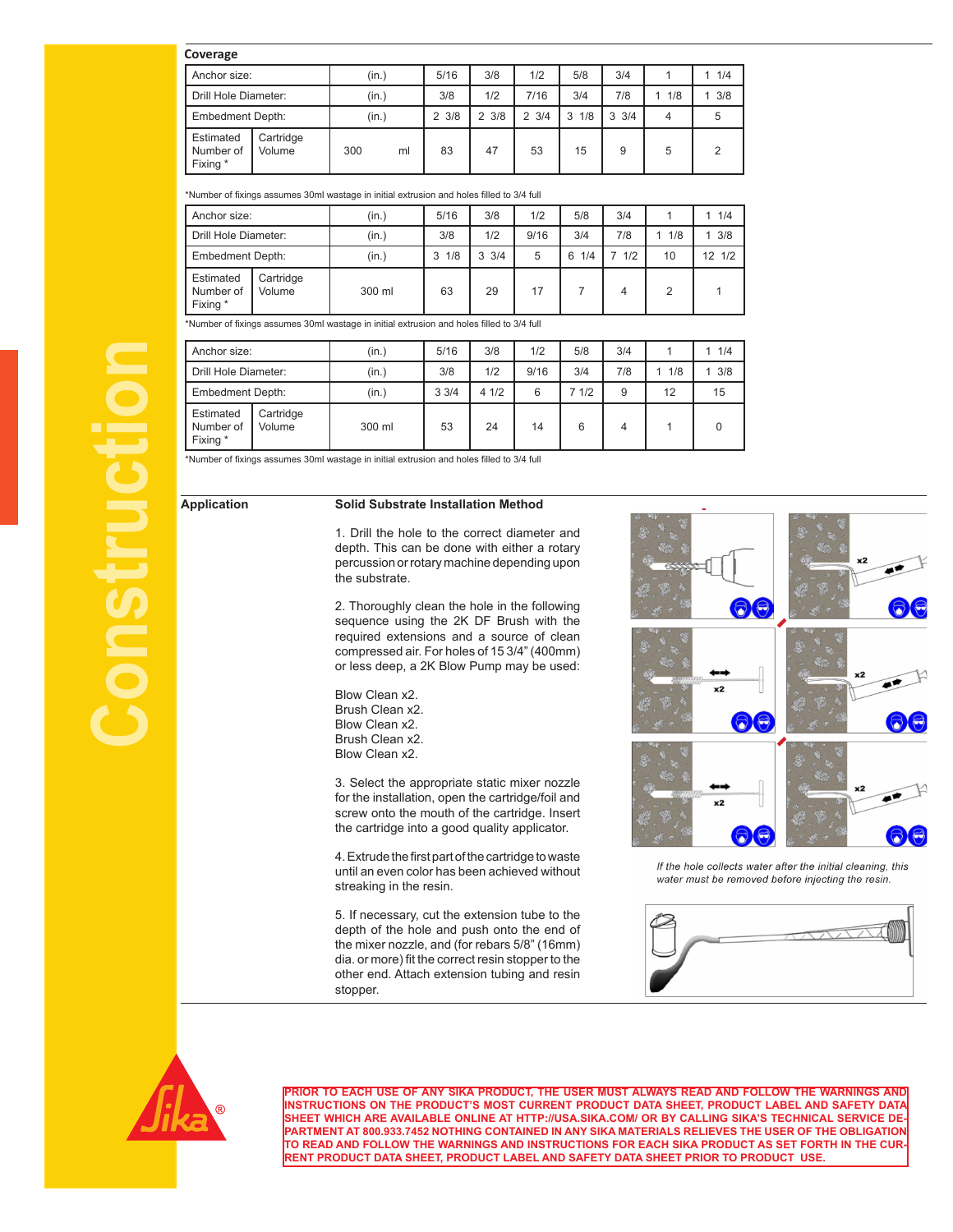6.Insertthemixernozzle(resinstopper/extension tube if applicable) to the bottom of the hole. Begin to extrude the resin and slowly withdraw the mixer nozzle from the hole ensuring that there are no air voids as the mixer nozzle is withdrawn. Fill the hole to approximately ½ to ¾ full and withdraw the nozzle completely.

7. Insert the clean threaded bar, free from oil or other release agents, to the bottom of the hole using a back and forth twisting motion ensuring all the threads are thoroughly coated. Adjust to the correct position within the stated working time (see table on page 1).

8. Any excess resin should be expelled from the hole evenly around the steel element showing that the hole is full.

This excess resin should be removed from around the mouth of the hole before it sets.

9. Leave the anchor to cure.

Do not disturb the anchor until the appropriate loading/curing time, on page 1, has elapsed depending on the substrate conditions and ambient temperature.

10.Attach the fixture and tighten the nut to the recommended torque.

**Do not overtighten.**

# **Hollow Substrate Installation Method**

1. Drill the hole to the correct diameter and depth. This should be done with a rotary percussion drilling machine to reduce spalling.

2. Thoroughly clean the hole in the following sequence using a brush with the required extensions and a source of clean compressed air. For holes of 15 3/4" (400mm) or less deep, a blow pump may be used:

Brush Clean x1. Blow Clean x1.

3. Select the appropriate static mixer nozzle for the installation, open the cartridge/foil and screw onto the mouth of the cartridge. Insert the cartridge into a good quality applicator.

4. Extrude the first part of the cartridge to waste until an even color has been achieved without streaking in the resin.

5. Select the appropriate perforated sleeve and insert into the hole.









If the hole collects water after the initial cleaning, this water must be removed before injecting the resin.